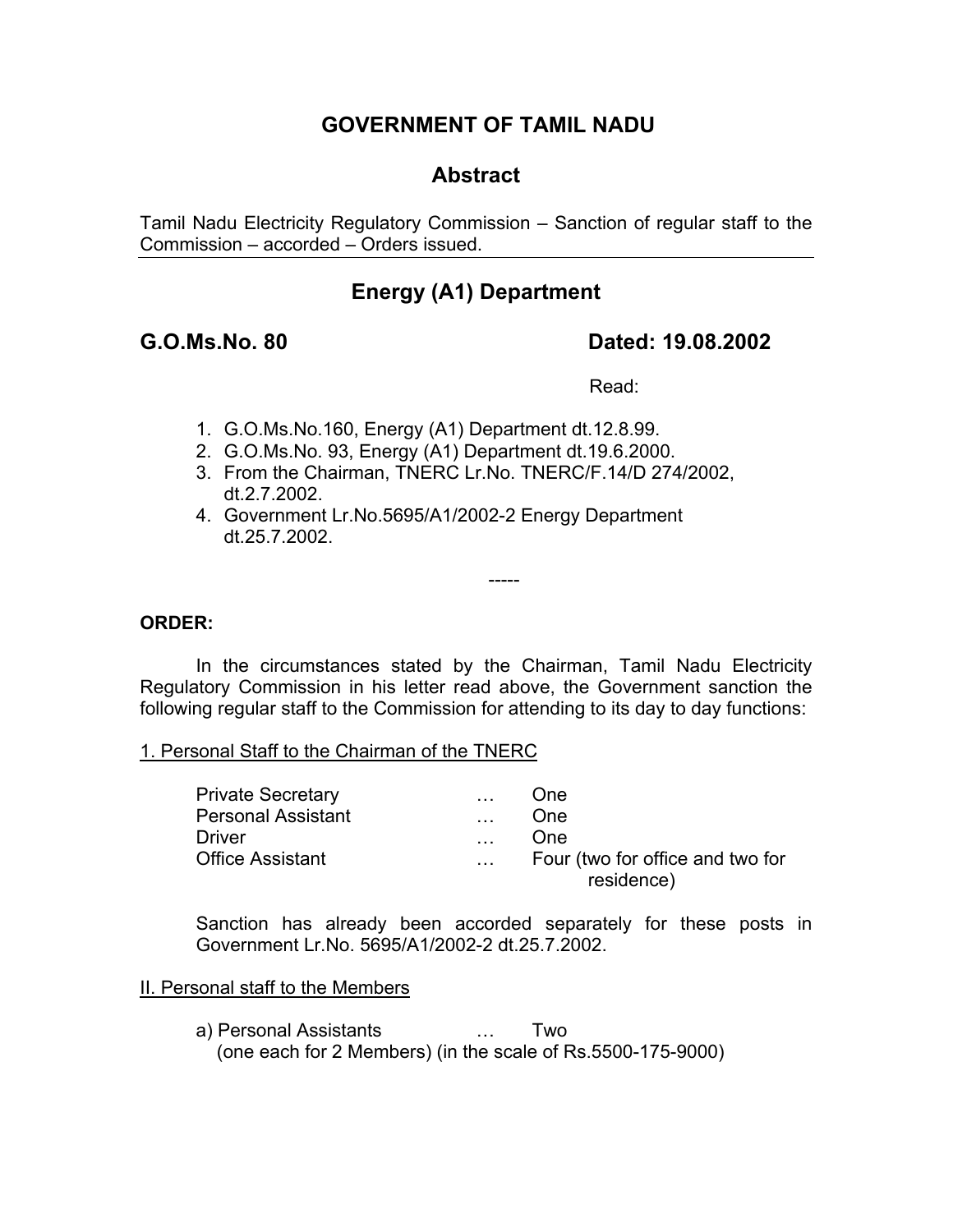b) Office Assistants

(As applicable to the serving Government Officer in the similar category for each member) (in the scale of Rs.2550-55-2660-60-3200)

c) Driver

(since Members are being paid Rs.4000/- p.m. as transportation allowance, there is no need to sanction driver post as well as vehicle.)

#### **III. Director Level**

a) Director ---- Three

(one each for Engineering, Tariff and Legal Wings)

b) Secretary ---- One

(in the scale of Rs.18,400-500-22,400 as Grade I and Rs.16400-450- 20000 as Grade II)

c) Personal Assistants ------ Four

(In the scale of Rs. 5500-175-9000)

d) Office Assistant

(In the scale of Rs.2550-55-2660-60-3200)

(As applicable to the serving officers in the State Government service on similar category)

e) Driver - Transport Allowance Rs.4000/- p.m. shall be paid as applicable to the Members in lieu of Car and Driver.

#### IV. Deputy Director Level

a) Deputy Director --------- Two

(Rs.12750-375-16500 (Grade II) or Rs.15000-400-18600) (Grade I)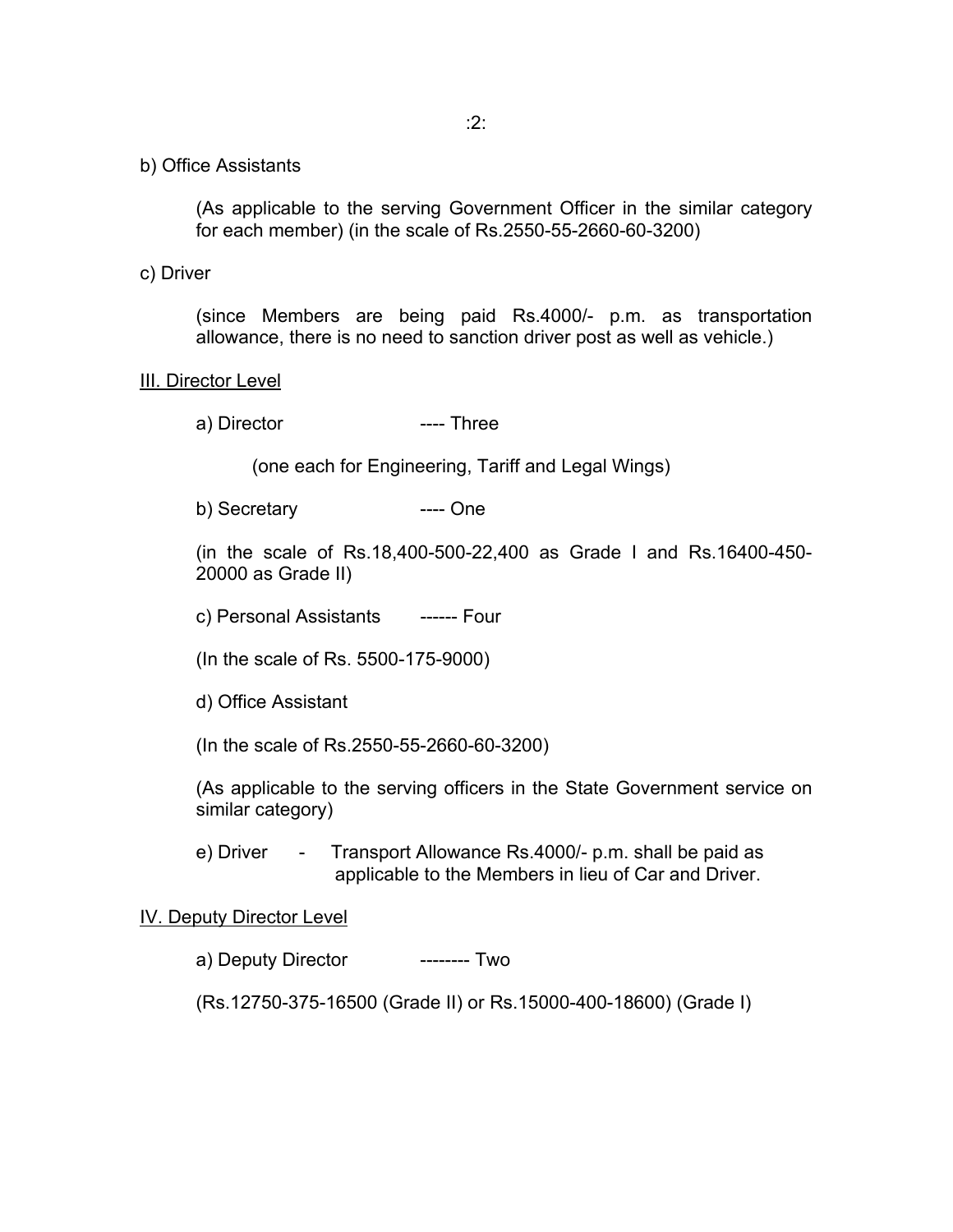The Government accept in principle to sanction two posts of Deputy Director each for Director (Engineering) and Director (Tariff). However, the Government sanction initially one Deputy Director each for Director (Engg.) and Director (Tariff). Depending upon the need, the Commission may consider opening second post of Deputy Director for each of these two Directors.

| b) Deputy Director or } |  | - One |
|-------------------------|--|-------|
|                         |  |       |

Assistant Director } [19] [19] [19] [19] [19] [19] for Director (Legal)

(As per the need and availability of persons with sufficient legal knowledge). If it is Assistant Director, the scale of pay shall be Rs.10000- 325-15200)

#### V. Assistant Director Level

Assistant Director … Three Rs.10000-325-15200

Two for Director (Engineering). One as Statistical Analyst and the other for Computer and one for Director (Tariff) as Finance and Economic Analyst.

#### VI. Legal Wing

| <b>Bench Assistant</b> | One |
|------------------------|-----|
|                        |     |

Marshall … One

(Scale of Pay as applicable in the Judicial Department of State Government)

#### VII. Secretary Wing

- a) Public Relation Officer … One (Rs.8000-275-13500)
- b) Assistant Secretary … One (Rs.10000-325-15200)

(He will look after the functions of the Accounts Officer and there may not be a need for the post of Accounts Officer as a separate entity now available in the Commission). The eligibility of Office Assistant to this post is as applicable to serving Government Officer in the similar category.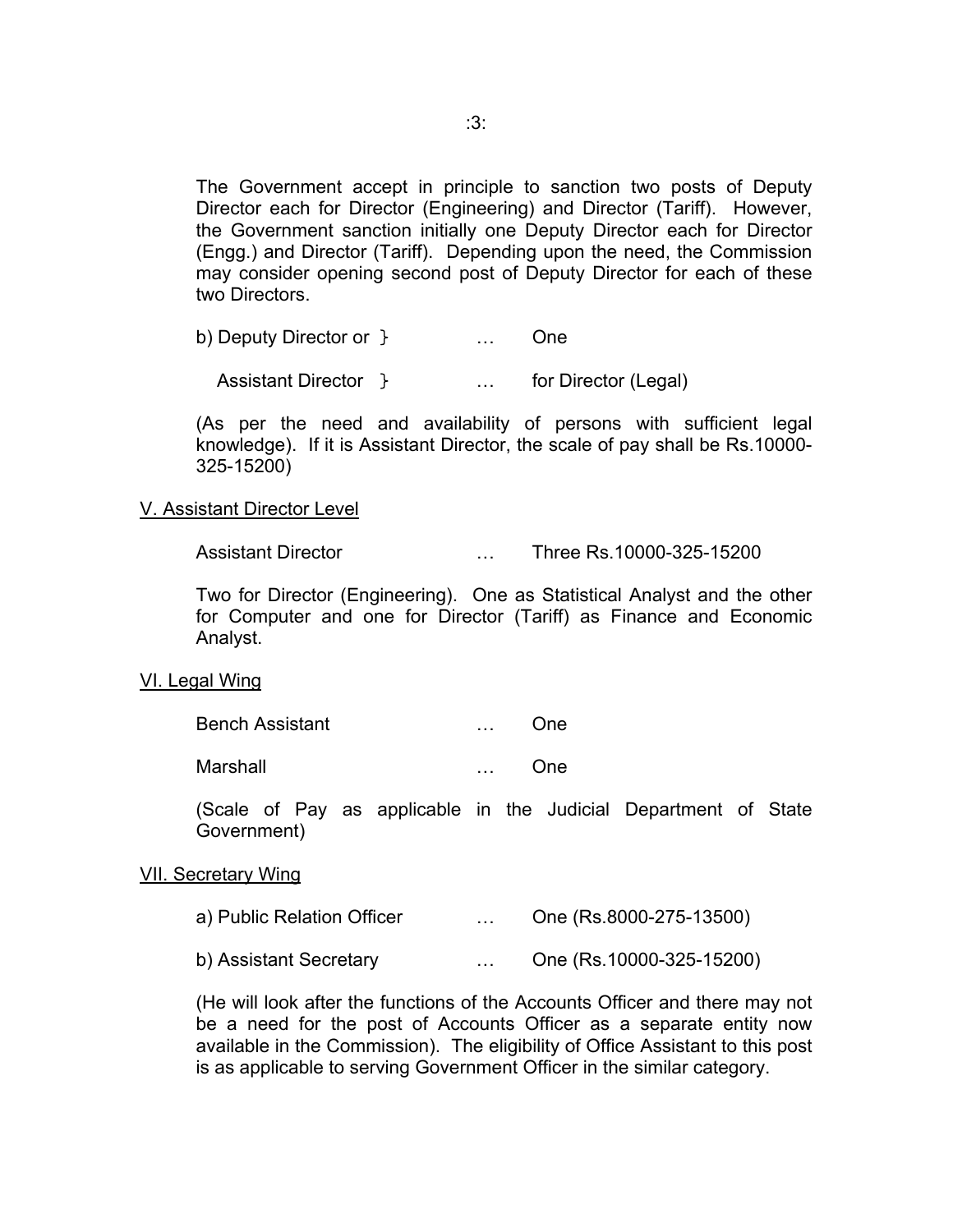c) Assistant to P.R.O. … Nil

No need for a separate post of Assistant to P.R.O.

d) Assistant (Office) … Two

The services of these Assistants may also be utilsied by the Public Relation Officer.

e) Reception cum Telephone Operator … One

(Scale of pay as applicable to the State Government Ministerial Service may be adopted)

f) Office Assistants (in the scale of Rs.2550-55-2660-60-3200)

As per eligibility as applicable to the serving officer in the similar category in the State Government service. These posts should be filled up from the surplus pool maintained by the Collector of Chennai.

 2. The terms and conditions for the posts sanctioned in para 1 above are given in the Annexure – I to this Order.

 3. The qualifications and experiences for the posts sanctioned in para 1 above are as given in the Annexure – II to this Order.

 4. The expenditure on account of sanction of the above posts shall be debited to the following Head of Account:-

"2801 Power 80 General – 800 Other expenditure I Non-Plan AB Assistance to the State Electricity Regulatory Commission – 09 Grants-inaid 01 Grants for Current Expenditure (DPC 2801 80 800 AB 0901)"

 5. The Government direct that the temporary posts sanctioned in the Government Orders first and second read above and last continued upto 30.9.2002 should be disbanded immediately after the regular posts sanctioned in para 1 above are filled up with suitable persons.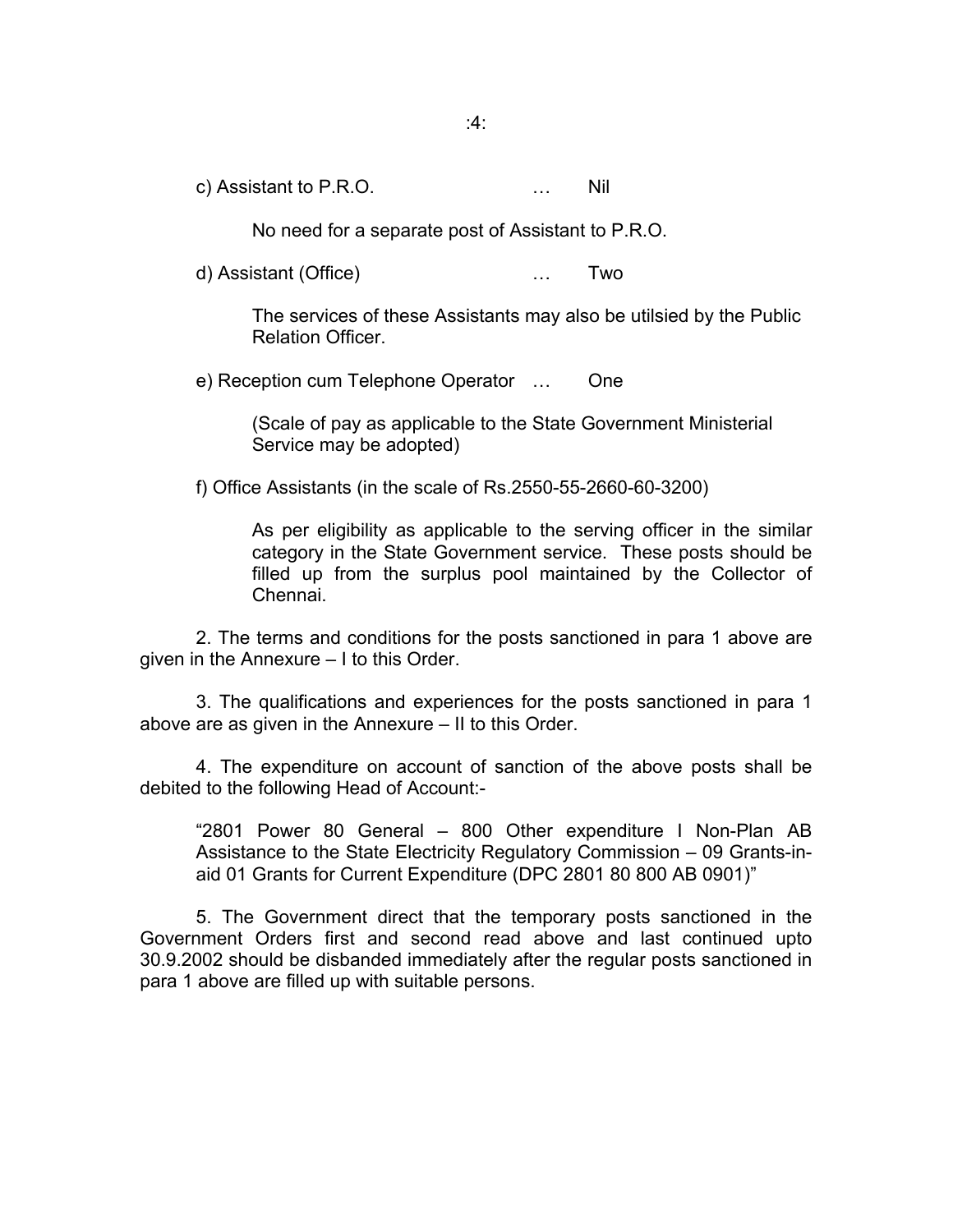6. This Order issues with the concurrence of Finance Department vide its U.O.Note No.60379/PW-II/02 dated 14.8.2002.

## (BY ORDER OF THE GOVERNOR)

 R. Rathinasamy Secretary to Government

To

The Chairman, Tamil Nadu Electricity Regulatory Commission, Chennai – 18. The Accountant General, Chennai – 18. The Accountant General, Chennai-18 (by name)

Copy to:

The Chairman, Tamil Nadu Electricity Board, Chennai-2. The Chairman and Managing Director, Tamil Nadu Energy Development Agency, Chennai – 6. Thiru S. Thangarathnam, Member, TNERC, Chennai – 18. Thiru E.C. Arunachalam, Member, TNERC, Chennai – 18.

//Forwarded By Order//

Section Officer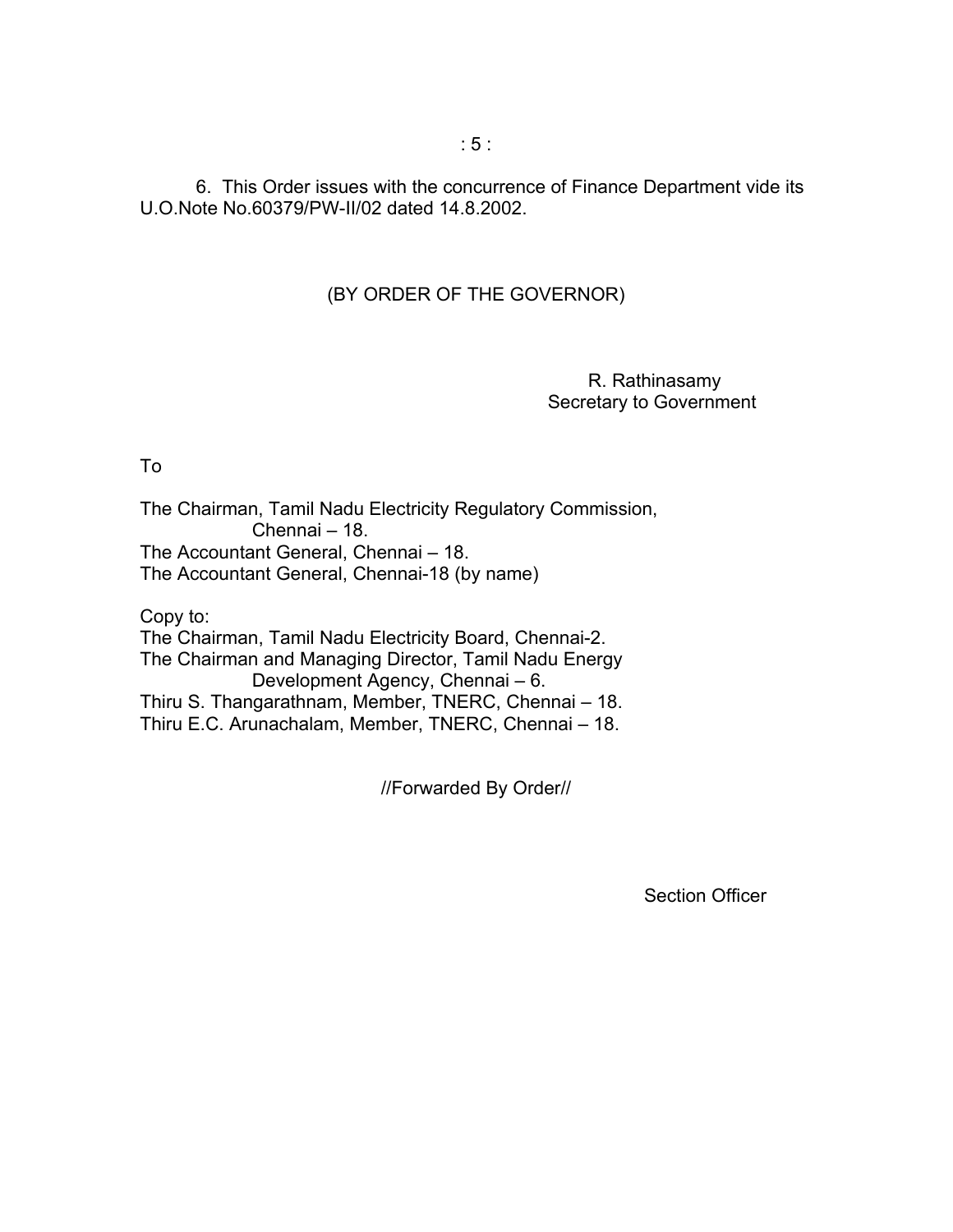# **ANNEXURE – I**

## **TERMS AND CONDITIONS FOR THE POSTS SANCTIONED IN G.O.MS.NO.80 ENERGY (A1) DEPARTMENT,DATED 19.8.2002.**

- 1. The Officers and staff may be appointed by the Commission
	- a. on a regular basis

.

- b. on contract service, and
- c. on deputation basis from Government departments of central / State and other Public Sector Undertakings

The approval of the staff strength by the Government of Tamil Nadu shall also be treated as approval for creation of posts under Section 21, sub-section 2 and 3 of the Electricity Regulatory Commission Act 1998 (No.14 of 1998)

2. The Commission may determine the strength of Officers and staff initially in number, nature and categories to assist the Commission in the discharge of its functions.

3. The Commission may from time to time modify, change, reduce, abolish or re-categorise the number, nature and categories of the Officers and Staff.

4. The persons who are working in the Commission prior to commencement of these regulations shall be eligible for being considered along with the outsiders for the purpose of direct induction to various Grades irrespective of their age prescribed in regulation, provided they fulfill the prescribed criteria for being considered for the post.

5. A candidate to be appointed has to possess necessary qualification and experience as prescribed post-wise. However, the Commission may in the interest of carrying out its activities, as its discretion may relax the provisions of the regulations including the eligibility criteria for appointment to any post in appropriate cases.

6. Rules, Regulations, orders and instructions issued by the Government of Tamil Nadu from time to time regulating the service conditions of employees of the Government of Tamil Nadu shall be applicable to the staff of the Commission.

7. The Officers and Staff of the Commission except those on deputation and on contract basis will be eligible to subscribe to General Provident Fund of Tamil Nadu with effect from the date of joining in the Commission as applicable to the Officers / Staff of Government of Tamil Nadu. In respect of deputationist the GPF / EPF rule applicable to their Parent Department will apply.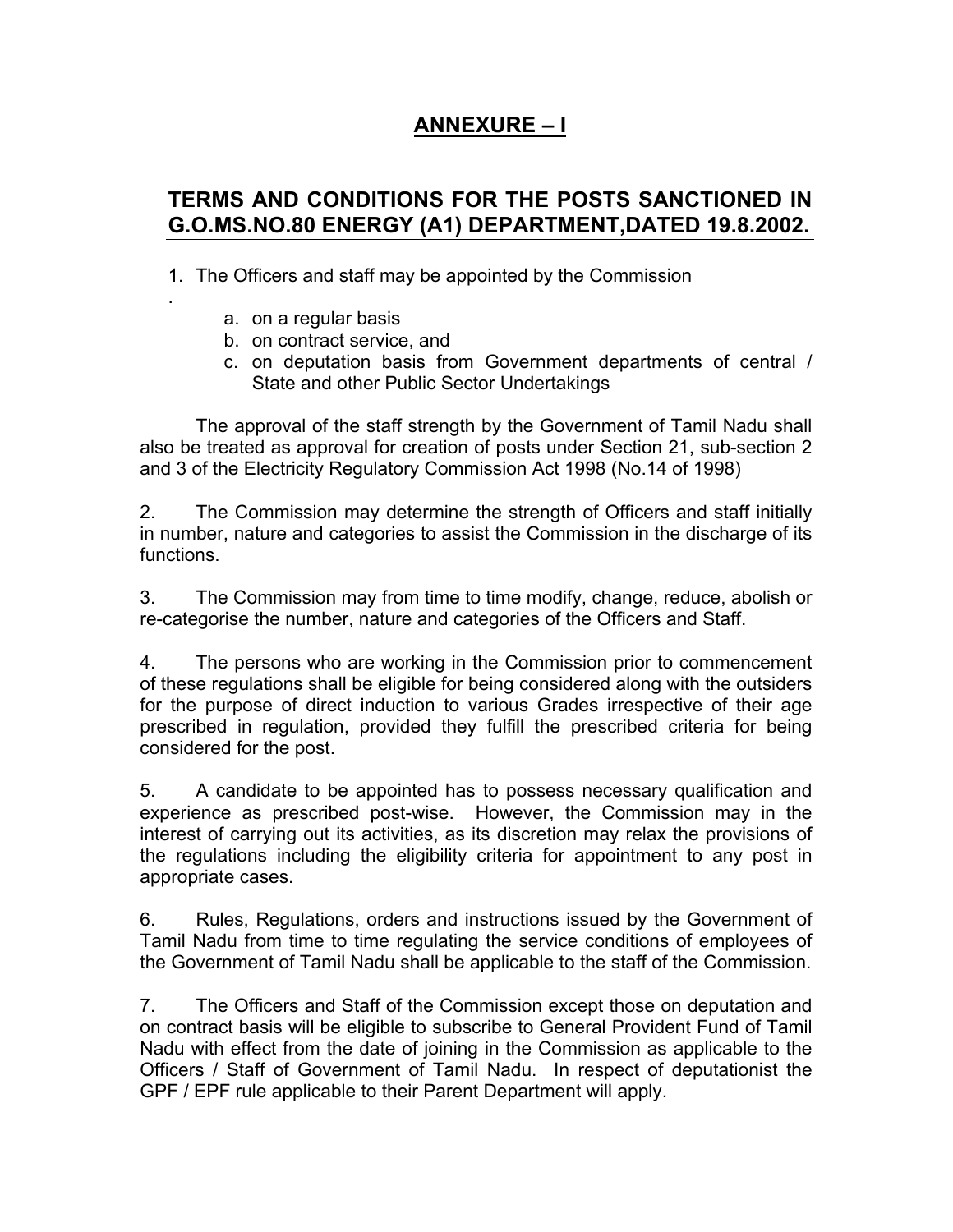8. There will be no deputation allowance for the staff on deputation from State / Central Government service. The staff from the State Government Undertakings as per eligibility may be sanctioned. The deputation allowance will be as prescribed by Finance (BPE) Department from time to time.

9. The rules applicable to the State Government employees may be followed in respect of advances, rate of interest, fixation of pay, etc.

10. Cash Allowance in lieu of surrender of residential Office Assistant will be as applicable to the State Government Officers in similar categories.

11. There will be no Conveyance Allowance to the employees of the Commission as the said Scheme is not extended to the State Government Employees.

12. The pensionary and other benefits will be as applicable to the Parent Departments in the case of deputationists or on foreign service. The rule/procedure/orders prescribed by P&AR and Fin. (BPE) as the case may be will be applicable to them. For the staff appointed by the Commission either as a new recruits or on absorption from departments / undertakings, only contributory pension scheme can be extended details of which are now being worked out by the State Government.

13. The policy of Government of Tamil Nadu on the reservation of the recruitment / promotion will be adopted by the Commission.

SECTION OFFICER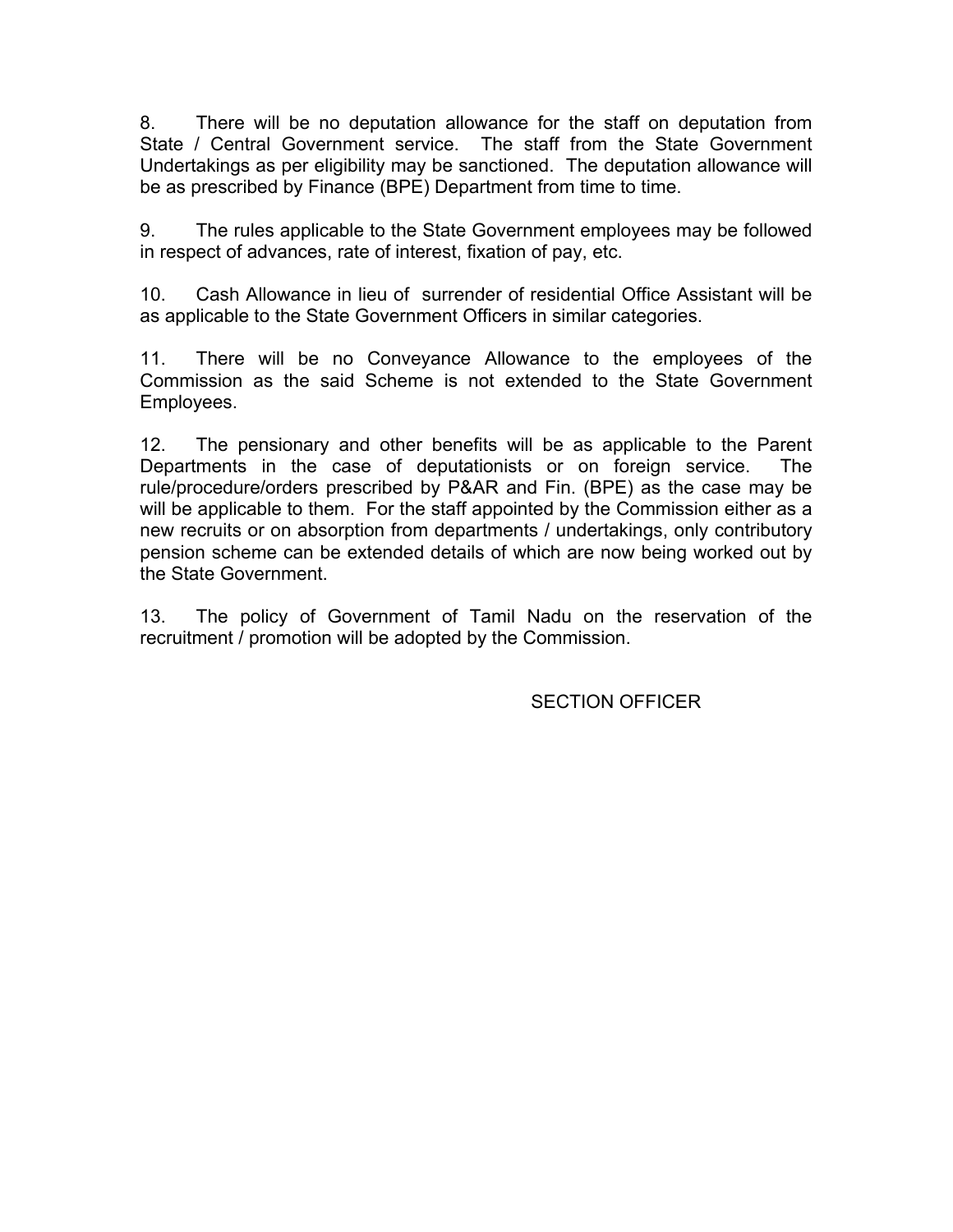## **ANNEXURE -II**

# **Qualification and experience prescribed for various posts sanctioned in G.O.Ms.No.80 Energy (A1) Department dated 19.8.2002.**

| <u>POST</u>                      | <b>QUALIFICATION</b>                                                                                                                                                                                             |
|----------------------------------|------------------------------------------------------------------------------------------------------------------------------------------------------------------------------------------------------------------|
| <b>DIRECTOR</b><br>(Engineering) | Degree in Electrical Engineering.                                                                                                                                                                                |
|                                  | 20 Years of engineering experience out of which,<br>at least 7 years at Management level in large<br>Power utility with generation, transmission and<br>Distribution facilities.                                 |
|                                  | If sufficient number of candidates satisfying the<br>above minimum qualification are available, they will<br>be fit into Grade I                                                                                 |
|                                  | If sufficient number of candidates are not available<br>and there is a need to compromise on the above<br>qualification / experience, etc. such candidates will<br>be accommodated in Grade II in the same post. |
| <b>DIRECTOR (Tariff)</b>         | Post Graduate degree in Economics/Commerce or<br>MBA in Finance or Chartered Accountant or Cost<br>Accountant.                                                                                                   |
|                                  | 20 years experience in finance related activities of<br>which 7 years at managing professional staff.                                                                                                            |
|                                  | in Financial & Cost Management<br>Experience<br>System.                                                                                                                                                          |
|                                  | If sufficient number of candidates satisfying the<br>above minimum qualification are available, they will<br>be fit into Grade - I.                                                                              |
|                                  |                                                                                                                                                                                                                  |
|                                  | If sufficient number of candidates are not available<br>and there is a need to compromise on the above<br>qualification / experience etc. such candidates will<br>be accommodated in Grade II in the same post.  |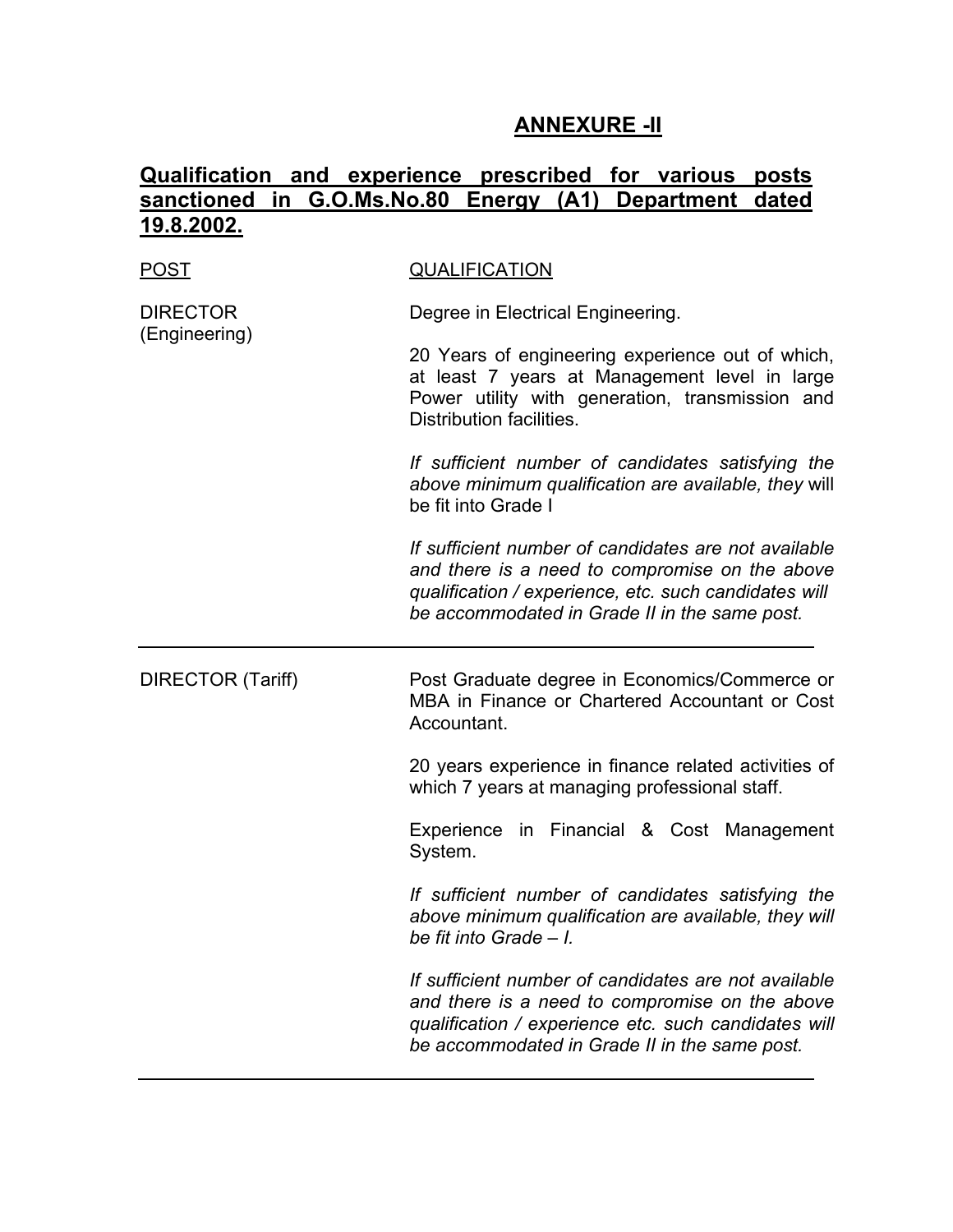| DIRECTOR (Legal) | Master Degree in Law from any recognised<br>University in India.                                                                                                                                                   |
|------------------|--------------------------------------------------------------------------------------------------------------------------------------------------------------------------------------------------------------------|
|                  | Eligible to practice Law.                                                                                                                                                                                          |
|                  | 20 years experience in Central / State / Public<br>Sector Undertakings as Legal Advisor.                                                                                                                           |
|                  | Specialization on the subjects of Commercial<br>Law.                                                                                                                                                               |
|                  | If sufficient number of candidates satisfying the<br>above minimum qualification are available, they<br>will be fit into Grade $-1$ .                                                                              |
|                  | If sufficient number of candidates are not<br>available and there is a need to compromise on<br>the above qualification / experience etc. such<br>candidates will be accommodated in Grade II in<br>the same post. |
| <b>SECRETARY</b> | Post Graduate Degree from a recognised<br>University in India in any discipline.                                                                                                                                   |
|                  | 20 years of administrative experience out of<br>which 7 years at Management level.<br>ACS desirable. Demonstrated ability to resolve<br>complex tasks.                                                             |
|                  | If sufficient number of candidates satisfying the<br>above minimum qualification are available, they<br>will be fit into Grade - I.                                                                                |
|                  |                                                                                                                                                                                                                    |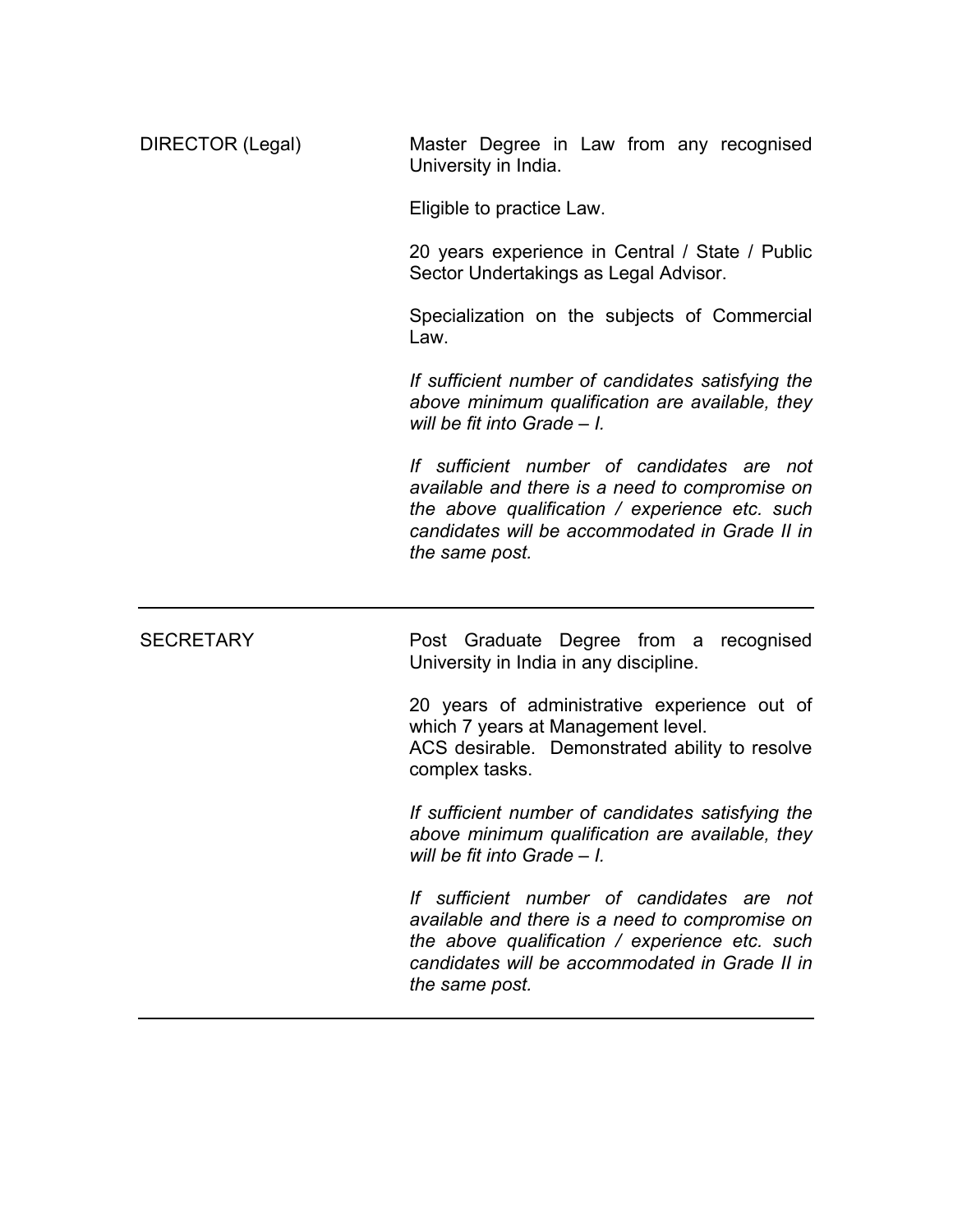| <b>DEPUTY DIRECTOR</b><br>(Engineering) | Degree in Electrical / Power (Engineering)                                                                                                                                                                         |
|-----------------------------------------|--------------------------------------------------------------------------------------------------------------------------------------------------------------------------------------------------------------------|
|                                         | 15 years of professional experience in power<br>sector with<br>generation, transmission<br>and<br>Distribution facilities.                                                                                         |
|                                         | Operational<br>experience<br>in<br>generation,<br>transmission and distribution.                                                                                                                                   |
|                                         | If sufficient number of candidates satisfying the<br>above minimum qualification are available, they<br>will be fit into Grade $-1$ .                                                                              |
|                                         | If sufficient number of candidates are not<br>available and there is a need to compromise on<br>the above qualification / experience etc. such<br>candidates will be accommodated in Grade II in<br>the same post. |
| <b>DEPUTY DIRECTOR (Tariff)</b>         | Graduate<br>degree in<br>Post<br>Commerce<br><b>or</b><br>Chartered Accountant or Cost Accountant or<br>MBA in finance.                                                                                            |
|                                         | 15 years experience in accounting and financial<br>matters in large power sector or public utility<br>service.                                                                                                     |
|                                         | If sufficient number of candidates satisfying the<br>above minimum qualification are available, they<br>will be fit into Grade $-1$ .                                                                              |
|                                         | If sufficient number of candidates are not<br>available and there is a need to compromise on<br>the above qualification / experience etc. such<br>candidates will be accommodated in Grade II in                   |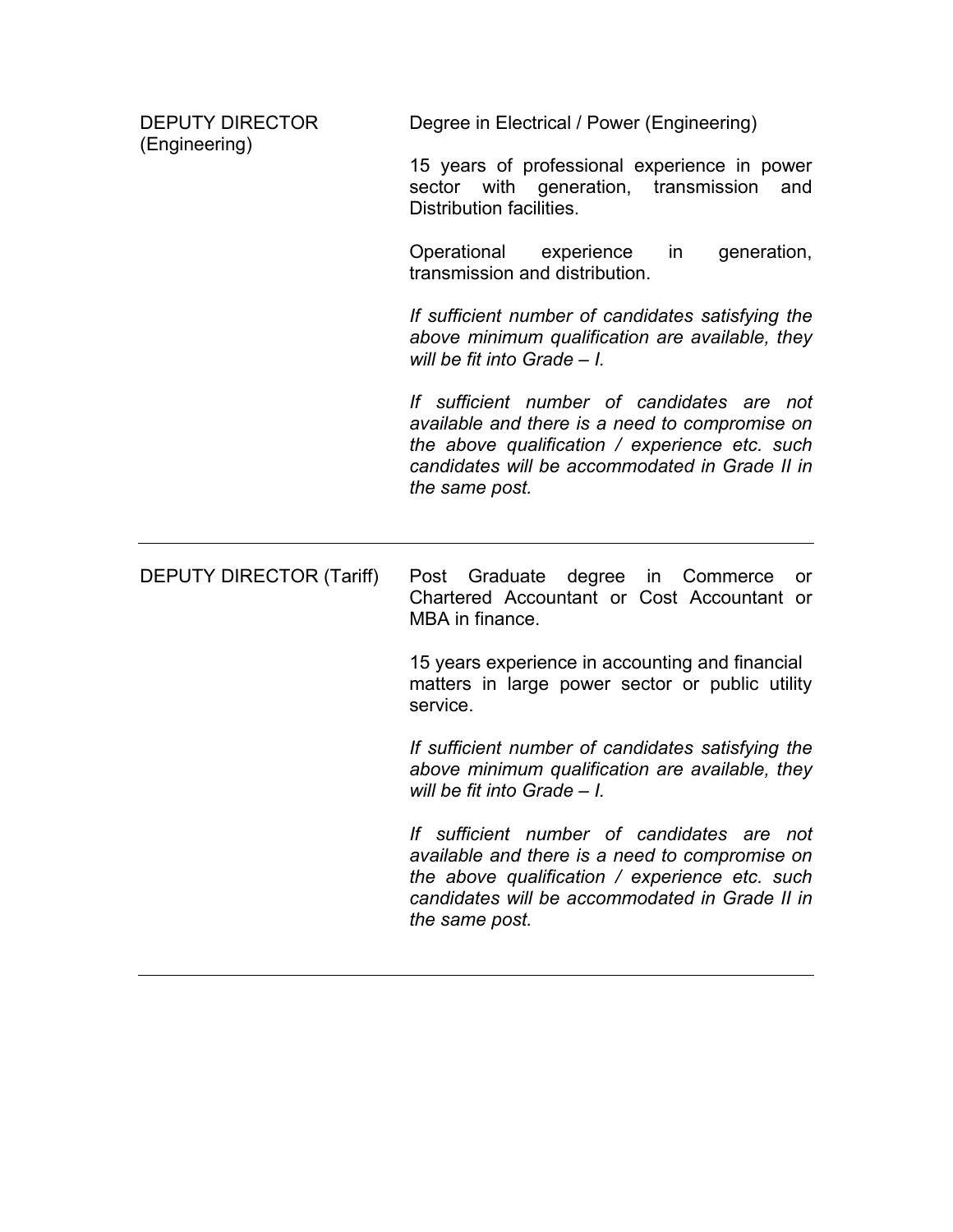| DEPUTY DIRECTOR (Legal)                   | Degree in Law from a Recognised University.                                                                                                                                                                        |
|-------------------------------------------|--------------------------------------------------------------------------------------------------------------------------------------------------------------------------------------------------------------------|
|                                           | 15 years experience in Government or in Large<br>private sector organisation, quasi Government<br>undertakings or Public Sector Undertakings.                                                                      |
|                                           | If sufficient number of candidates satisfying the<br>above minimum qualification are available, they<br>will be fit into Grade $-1$ .                                                                              |
|                                           | If sufficient number of candidates are not<br>available and there is a need to compromise on<br>the above qualification / experience etc. such<br>candidates will be accommodated in Grade II in<br>the same post. |
| <b>ASSISTANT DIRECTOR</b><br>(Statistics) | Post graduate degree in Statistics.<br>10<br>years experience<br>in<br>Government<br>a<br>Organisation, Research Organisation involving<br>analysis of Information, sampling and reporting<br>etc.,                |
| <b>ASSISTANT DIRECTOR</b><br>(Computer)   | B.E. Computer Science or M.C.A from<br>- a<br>recognised University.<br>3 years experience<br>programming<br>in.<br>and<br>computer operation.                                                                     |
| <b>ASSISTANT SECRETARY</b>                | Post graduate degree in Commerce or Company<br>Secretary/Associate of Company Secretary,<br>Institute of India.<br>5<br>in personnel<br>years experience<br>and<br>administrative matters.                         |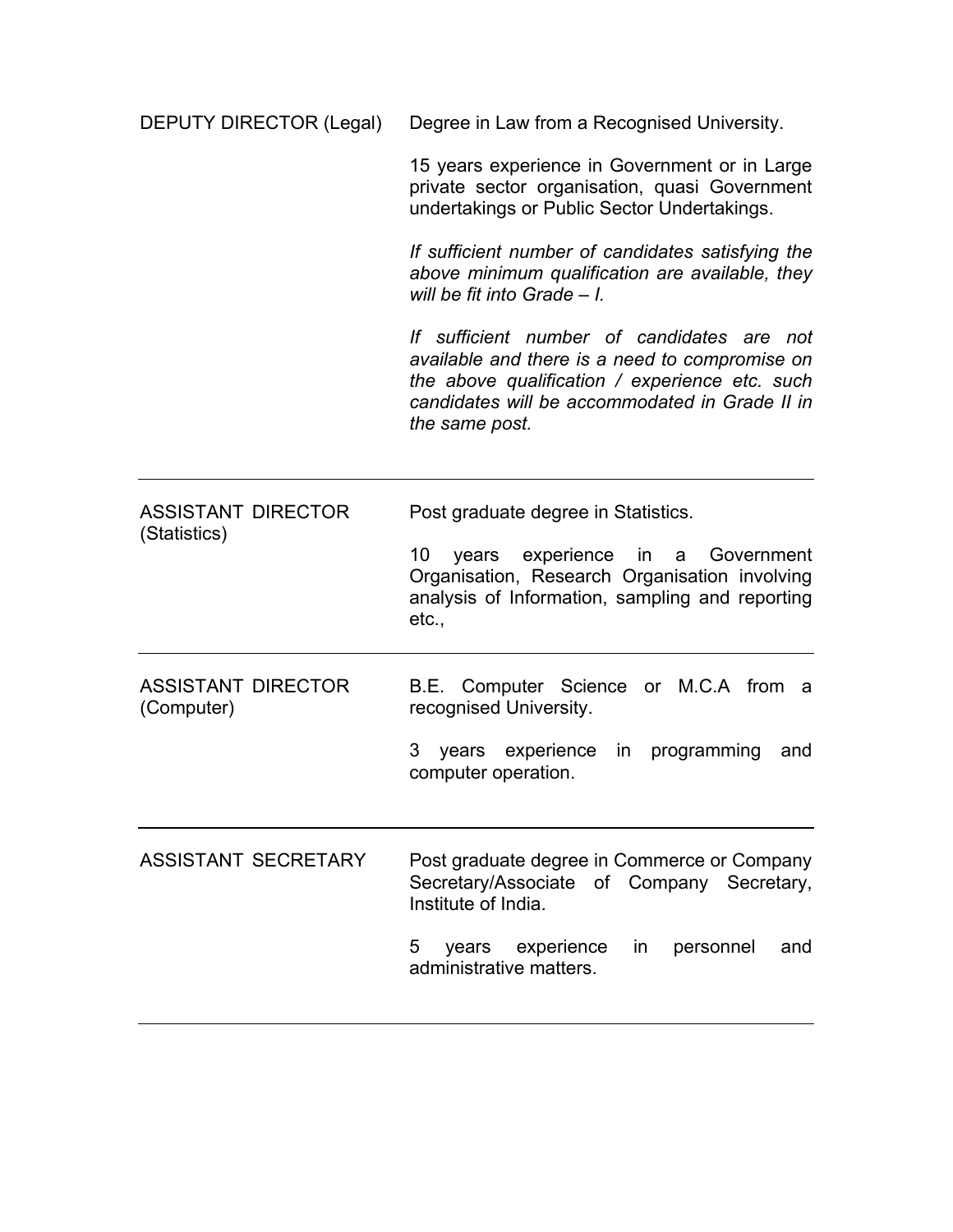| <b>ACCOUNTS OFFICER</b>                   | Graduate degree<br>in Commerce<br>Post<br>$\sqrt{1}$<br>Economics / Public Administration / SAS<br>Examination / ICWA / CA           |
|-------------------------------------------|--------------------------------------------------------------------------------------------------------------------------------------|
|                                           | 5<br>Accounts<br>years experience<br>in<br>and<br>administration matters.                                                            |
| <b>PERSONAL</b><br><b>ASSISTANT</b>       | Must be a graduate in any discipline from a<br>recognised University.                                                                |
|                                           | <b>English Typewriting</b><br><b>Tamil Typewriting</b><br><b>English Shorthand</b><br><b>Tamil Shorthand- Senior Grade.</b>          |
|                                           | Experience in Stenography and computer<br>Operation for 3 years.                                                                     |
| <b>PUBLIC RELATIONS</b><br><b>OFFICER</b> | Must be a Post graduate in Social Science Post<br>graduate in any discipline from a recognised<br>University.                        |
|                                           | Certificate course or Diploma from Public<br>Relations Society of India.                                                             |
|                                           | Should have worked in Government/Public<br>Sector Undertakings/Reputed Firms as Public<br>Relations Officer for a period of 5 years. |
| <b>ASSISTANT</b>                          | Must be a graduate in any discipline from a<br>Recognised University.                                                                |
|                                           | Should have computer skill and operational<br>Experience.                                                                            |
|                                           | <b>Typewriting English - Senior Grade.</b>                                                                                           |
|                                           | have experience of 3 years<br>Should<br>in.<br>Government Public Sector Undertakings<br>$\prime$<br>Reputed concern.                 |